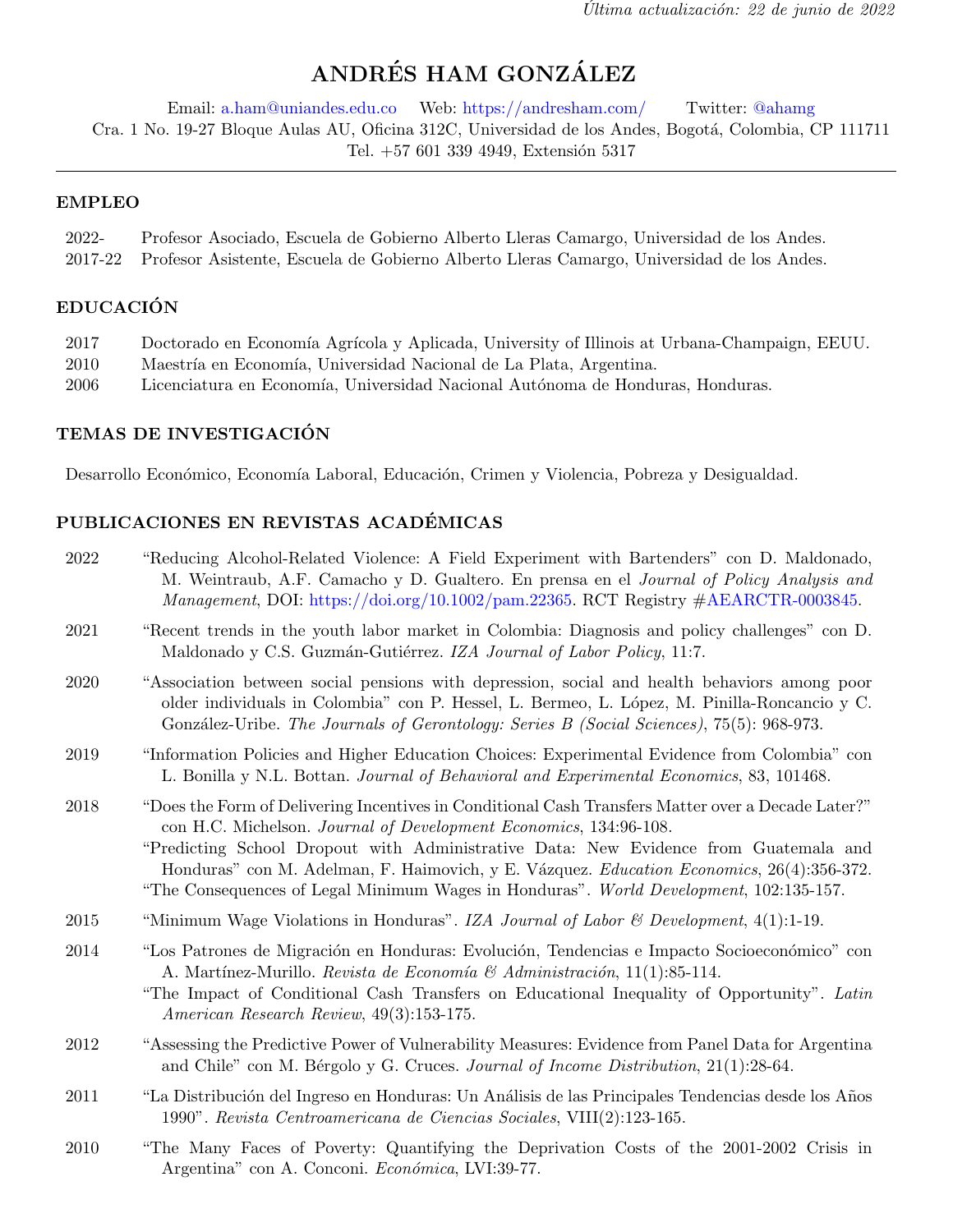# CAPÍTULOS EN LIBROS

- 2020 "El impacto económico y social de la pandemia COVID-19 y recomendaciones de política para Honduras". Capítulo 2 en L.F. López-Calva y M. Meléndez (eds.), Las Implicaciones Socioeconómicas de la Pandemia por COVID-19: Ideas para la Acción en Políticas Públicas (Volumen 2: Notas de países). Programa de las Naciones Unidas para el Desarrollo-PNUD, New York, USA.
- 2010 "Well-Being at the Sub-City Level: The Buenos Aires Neighborhood Quality of Life Survey" con Guillermo Cruces y Martín Tetaz, Capítulo 4 en E. Lora, A. Powell, B.M.S. van Praag y P. Sanguinetti (eds.), The Quality of Life in Latin American Cities: Markets and Perception. Una publicaci´on conjunta del Banco Interamericano de Desarrollo y el Banco Mundial.

#### DOCUMENTOS DE TRABAJO

"Lassoing Welfare Dynamics with Cross-Sectional Data" con L. Lucchetti, P. Corral, y S. Garriga. [World Bank](http://documents1.worldbank.org/curated/en/949841533741579213/pdf/Lassoing-Welfare-Dynamics-with-Cross-Sectional-Data.pdf) [Policy Research Working Paper 8545.](http://documents1.worldbank.org/curated/en/949841533741579213/pdf/Lassoing-Welfare-Dynamics-with-Cross-Sectional-Data.pdf) Revise & Resubmit en el The Review of Income and Wealth..

- "Reducing Pretrial Detention: A Randomized Intervention with Public Defenders in El Salvador", con J. Osorio y M. Weintraub. (*En proceso de revisión por pares*).
- "Can't Stop the One-Armed Bandits: The Effects of Access to Gambling on Crime" con N.L. Bottan e I. Sarmiento-Barbieri.

"How Important is Spatial Correlation in Randomized Controlled Trials?" con K. Baylis.

#### INVESTIGACIONES EN PROCESO

"The Labor Market Effects of Drug-Related Violence in a Transit Country" con J. Ruiz.

"Wages and Political Selection in Colombia" con L. Bonilla-Mejía, E. Londoño y Kevin Mojica.

"The Economic Consequences of Divorce and Separation for Women in Colombia" con A. Guar´ın.

"Building trust among caregivers through an SMS intervention to encourage attendance to early childhood services in Colombia" con J. Ruiz, O. Pineda, N. Iriarte, J.S. Cifuentes, M.F. Rodríguez. RCT Registry [#AEARCTR-0008726.](https://www.socialscienceregistry.org/trials/8726)

"Estimating the LGBT population in Bogotá, Colombia" con A. Guarín and J. Ruiz.

# DOCUMENTOS DE POLÍTICA PÚBLICA

- 2022 "Respuestas de protección social al desplazamiento forzado en Colombia" con S. García, M. Cecilia Dedios, A. Guarín, S. Majerowicz, C. Cuéllar-Pizano, M. Martínez-Gómez y C. Lowe. London: Overseas Development Institute (ODI).
- 2021 "Cuán efectivo es el sistema de protección social en Honduras?" con Sergio Membreño-Cedillo. Documento de trabajo No. 21, PNUD América Latina y el Caribe.
- 2020 "Focalización de transferencias a población vulnerable por el COVID-19 en Honduras" con Monica Pinilla-Roncancio. Notas de Política No. 1, Elaborada para la oficina PNUD Honduras.
- 2020 ["Social and Economic Impact of COVID-19 and Policy Options in Honduras"](https://www.latinamerica.undp.org/content/rblac/en/home/library/crisis_prevention_and_recovery/social-and-economic-impact-of-the-covid-19-and-policy-options-in.html). COVID-19 Policy Documents Series, UNDP-LAC-C19-PDS No. 4, PNUD América Latina y el Caribe.
- 2012 ["Are there Ethnic Inequality Traps in Education? Empirical Evidence for Brazil and Chile"](https://papers.ssrn.com/sol3/papers.cfm?abstract_id=2367377) con M. Bérgolo, A. Conconi y G. Cruces, PMMA Working Paper 2012-05, Partnership for Economic Policy (PEP).
- 2012 ["Scarring Effects of Youth Unemployment and Informality: Evidence from Argentina and Brazil"](https://idl-bnc-idrc.dspacedirect.org/handle/10625/48802) con G. Cruces y M. Viollaz, International Development Research Centre Project: Labour Markets for Inclusive Growth in Latin America.
- 2010 ["Labor Market Flexibility in Latin America: Past Reforms and Future Perspectives"](https://repositorio.cepal.org/handle/11362/3771) con G. Cruces. Documento de Proyecto No. 291, Comisión Económica para América Latina (CEPAL).
- 2008 ["A Social Protection Floor for Latin America: Fiscal Costs and Social Impact"](https://www.cedlas.econo.unlp.edu.ar/wp/en/doc-cedlas71-pdf/) con L. Gasparini, F. Crosta, F. Haimovich, B. Alvarez y R. S´anchez. Documento de Trabajo CEDLAS No. 71.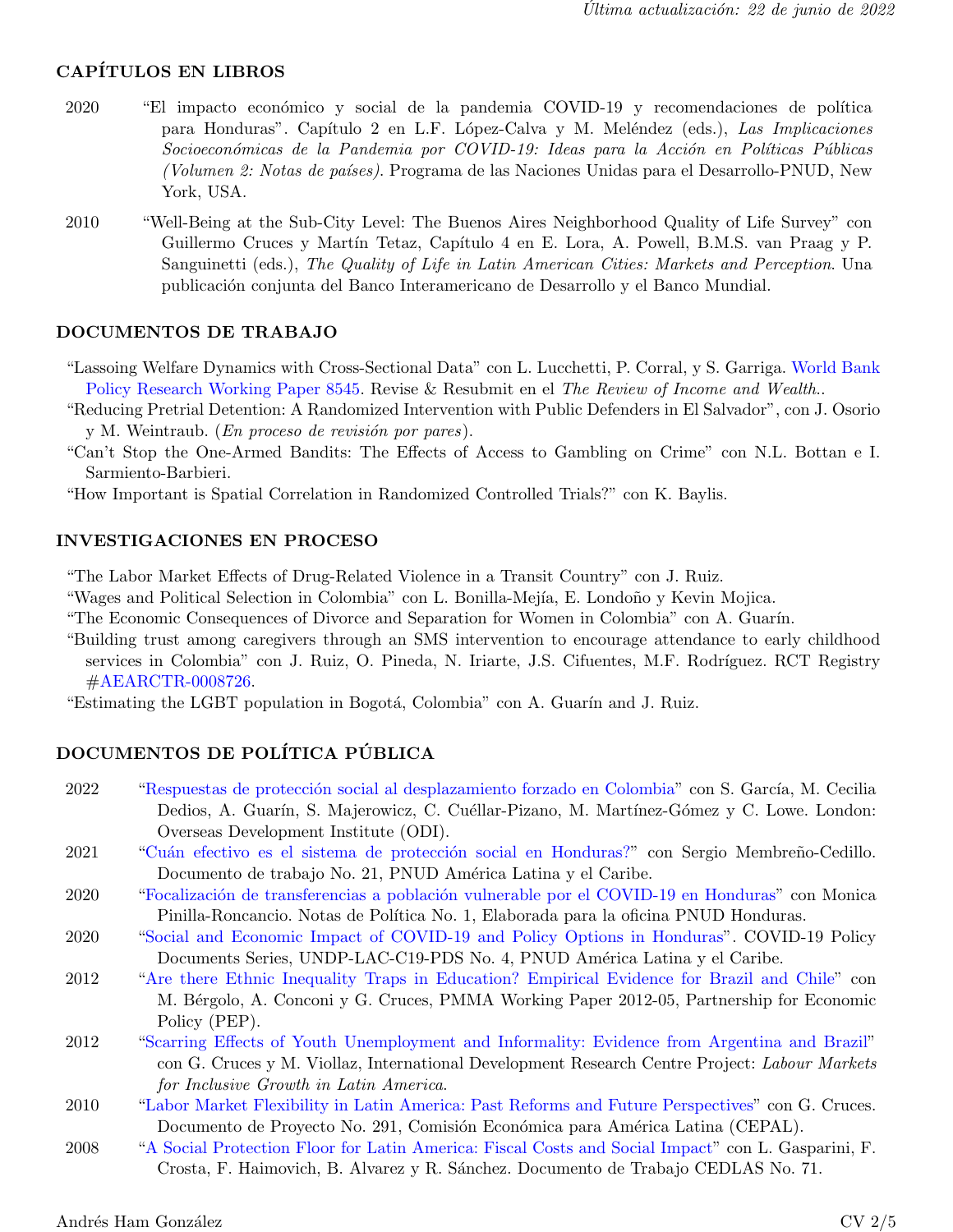#### FINANCIAMIENTO PARA PROYECTOS DE INVESTIGACIÓN

- 2022 Sub-reporte y bienestar de la población LGBT en Bogotá: línea de base y lecciones a futuro para el an´alisis de datos a nivel nacional. Financiado por el Gender and Diversity Lab (GDLab) del Banco Interamericano de Desarrollo, \$74,971.
- 2020 Social Protection Responses to Forced Displacement. Financiado por el Banco Mundial. En conjunto con el Overseas Development Institute, Reino Unido; Centre for Applied Social Sciences Research and Training (CASS-RT), Camerún; y National Centre of Social Research (EKKE), Grecia, \$168,967.19.
- 2016 Beca de Investigación Internacional para "The Consequences of Legal Minimum Wages in Honduras", Office of International Programs, College of Agricultural, Consumer, and Environmental Sciences, University of Illinois, \$1,500.
- 2013 Beca de Investigación en Campo para "Information Policies and Higher Education Choices: Experimental Evidence from Colombia" con Leonardo Bonilla y Nicolas L. Bottan, Department of Economics, University of Illinois, \$15,000.
- 2012 Beca Tinker de Investigación en Campo para "The Consequences of Legal Minimum Wages in Honduras", Center for Latin American & Caribbean Studies, University of Illinois, \$2,000.
- 2008-11 Beca de Investigación, Consejo Nacional de Investigaciones Científicas y Técnicas, Argentina.

#### EXPERIENCIA EN INVESTIGACIÓN

- 2022 Consultor, Banco Mundial, Proyecto: "Technical inputs for the preparation of the Central America Human Capital review".
- 2022 Consultor, Banco Mundial, Proyecto: "Assessing the impact of the COVID-19 pandemic and the World Bank emergency project on GMI beneficiaries in North Macedonia".
- 2022 Consultor, Banco Mundial, Proyecto: "Energy Affordability Analysis in North Macedonia".
- 2022 Consultor, Programa de las Naciones Unidas para el Desarrollo, Proyecto: "Una reforma tributaria para la sostenibilidad fiscal y recuperación social en Honduras".
- 2021-22 Consultor, Programa de las Naciones Unidas para el Desarrollo, Oficina Guatemala, Proyecto: "Asesoría Cuantitava para el Informe Nacional de Desarrollo Humano".
- 2021-22 Consultor, Programa de las Naciones Unidas para el Desarrollo, Oficina Honduras, Proyecto: "Economista para la respuesta al Covid-19, políticas económicas y desarrollo humano.".
- 2021 Consultor, Banco Mundial, Proyecto: "North Macedonia: Environmental Tax Reform".
- 2020 Consultor, Programa de las Naciones Unidas para el Desarrollo, Proyecto: "Regional Human Development Report 2020: Escaping from the High-Inequality Low-Growth Trap".
- 2020 Consultor, Programa de las Naciones Unidas para el Desarrollo, Proyecto: "The Socio-Economic Implications of the COVID-19 Pandemic: Ideas for Policy Action".
- 2020 Consultor, Banco Mundial, Proyecto: "Estimating Economic Mobility with Cross-Sections Using Machine Learning and Multiple Imputation Methods: Application to Turkey".
- 2019 Consultor, Banco Mundial, Proyecto: "Estimating Economic Mobility with Cross-Sections Using Machine Learning and Multiple Imputation Methods".
- 2016 Consultor, Banco Mundial, Proyecto: "School Dropout in Honduras".
- 2016 Consultor, Banco Mundial, Proyecto: "Accelerating Growth through Skills and Knowledge: An Evaluation of the World Bank Group's Support for Higher Education".
- 2014 Consultor, Banco Mundial, Proyecto: "The Impact of Private Sector Internship and Training on Urban Youth in Kenya".
- 2009 Consultor, Comisión Económica para América Latina, Proyecto: "La Flexibilidad Laboral en América Latina: Las Reformas Pasadas y las Perspectivas Futuras".
- 2008 Consultor, Fondo de Población de las Naciones Unidas, Proyecto: "Cambios en la Composición de los Hogares en Honduras: Una mirada desde la Pobreza".
- 2008-11 Investigador Junior, Centro de Estudios Distributivos, Laborales y Sociales, Argentina.
- 2006-08 Asistente de Investigaci´on, Centro de Estudios Distributivos, Laborales y Sociales, Argentina.
- 2004-06 Analista Junior, Unidad de Apoyo Técnico, Secretaría del Despacho Presidencial, Honduras.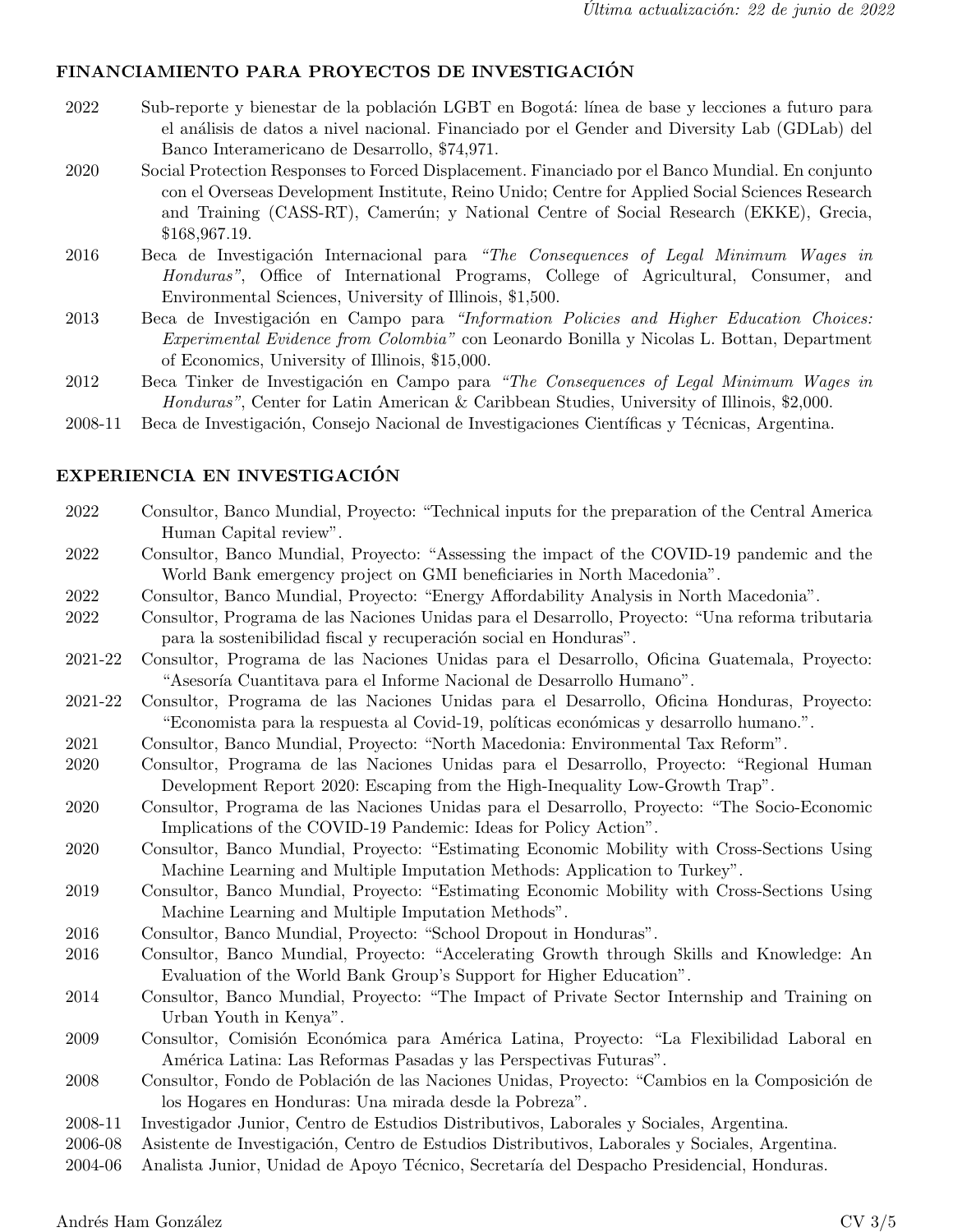#### EXPERIENCIA DOCENTE

#### Actual

| 2022-   | Profesor, Data Analytics, Mining, and Machine Learning (maestria), Universidad de los Andes.                |
|---------|-------------------------------------------------------------------------------------------------------------|
| $2020-$ | Profesor, <i>Inferencia Causal para la Evaluación de Políticas Públicas</i> (pre-grado), Universidad de los |
|         | Andes.                                                                                                      |
| 2019-   | Profesor, <i>Ciencia Aplicada de Datos</i> (pre-grado), Universidad de los Andes.                           |

#### Pasado

| 2020-   | Profesor, <i>Investigación Aplicada a Asuntos Públicos</i> (pre-grado), Universidad de los Andes.     |
|---------|-------------------------------------------------------------------------------------------------------|
| 2018-   | Profesor, <i>Métodos Cuantitativos para Asuntos Públicos I</i> (pre-grado), Universidad de los Andes. |
| 2018-19 | Profesor, Análisis Económico para la Toma de Decisiones (maestría), Universidad de los Andes.         |
| 2017-21 | Profesor, <i>Comportamiento y Políticas Públicas</i> (pre-grado), Universidad de los Andes.           |
| 2017    | Instructor, Taller de Evaluación de Impacto: Mejorando las Políticas Públicas en Guatemala, SIEF-     |
|         | Banco Mundial.                                                                                        |
| 2014-17 | Ayudante Docente Principal, Microeconomic Principles (pre-grado), University of Illinois.             |
| 2012-14 | Ayudante Docente, <i>Microeconomic Principles</i> (pre-grado), University of Illinois.                |
| 2009-11 | Ayudante Docente, <i>Economía Laboral</i> (maestría), Universidad Nacional de La Plata.               |

2009 Profesor Invitado, Tópicos en Pobreza (maestría), Universidad Nacional de La Plata.

#### PREMIOS Y HONORES

| 2018 | Tesis Doctoral Distinguida, Department of Agricultural and Consumer Economics, University of |  |  |  |  |
|------|----------------------------------------------------------------------------------------------|--|--|--|--|
|      | Illinois.                                                                                    |  |  |  |  |

- 2017 Premio Docente en memoria de Robert E. Demarest, Department of Economics, University of Illinois.
- 2017 Beca de viaje, Department of Agricultural and Consumer Economics, University of Illinois.
- 2015 Mejor Trabajo de Investigación por "The Consequences of Legal Minimum Wages in Honduras", Department of Agricultural and Consumer Economics, University of Illinois.
- 2014 Beca de viaje, Department of Agricultural and Consumer Economics, University of Illinois.
- 2013-17 Lista de docentes calificados como excelentes: Excepcional, University of Illinois.
- 2012 Lista de docentes calificados como excelentes, University of Illinois.
- 2011-12 Beca para Estudios Doctorales, Department of Economics, University of Illinois.

#### PRESENTACIONES EN CONFERENCIAS (INCLUYE EVENTOS FUTUROS)

- 2021 PNUD (virtual).
- 2020 LACEA BRAIN (virtual), Fedesarrollo (virtual).
- 2019 Seminario CEDE Universidad de los Andes, Banco de la República.
- 2018 APPAM International Conference.
- 2017 Pacific Conference for Development Economics.
- 2016 Seminario CEDE Universidad de los Andes; Pontificia Universidad Javeriana; Universidad del Rosario; Banco de la República; Ninth Meeting of the Impact Evaluation Network (LACEA).
- 2015 LACEA Labor Network: Are labor markets in Latin America prepared for the new challenges?; Universidad Adolfo Ibañez; AAEA & WAEA Joint Annual Meeting; Midwest International Economic Development Conference.
- 2007-14 Reforming Minimum Wage and Labor Regulation Policies in Developing Economies; North American Regional Science Conference; Midwest Graduate Student Summit on Applied Economics, Regional, and Urban Studies; Universidad Sergio Arboleda; Mind the Gap: From Evidence to Policy Impact; Human Development and Capabilities Association Regional Meeting; Asociación Argentina de Economía Política.